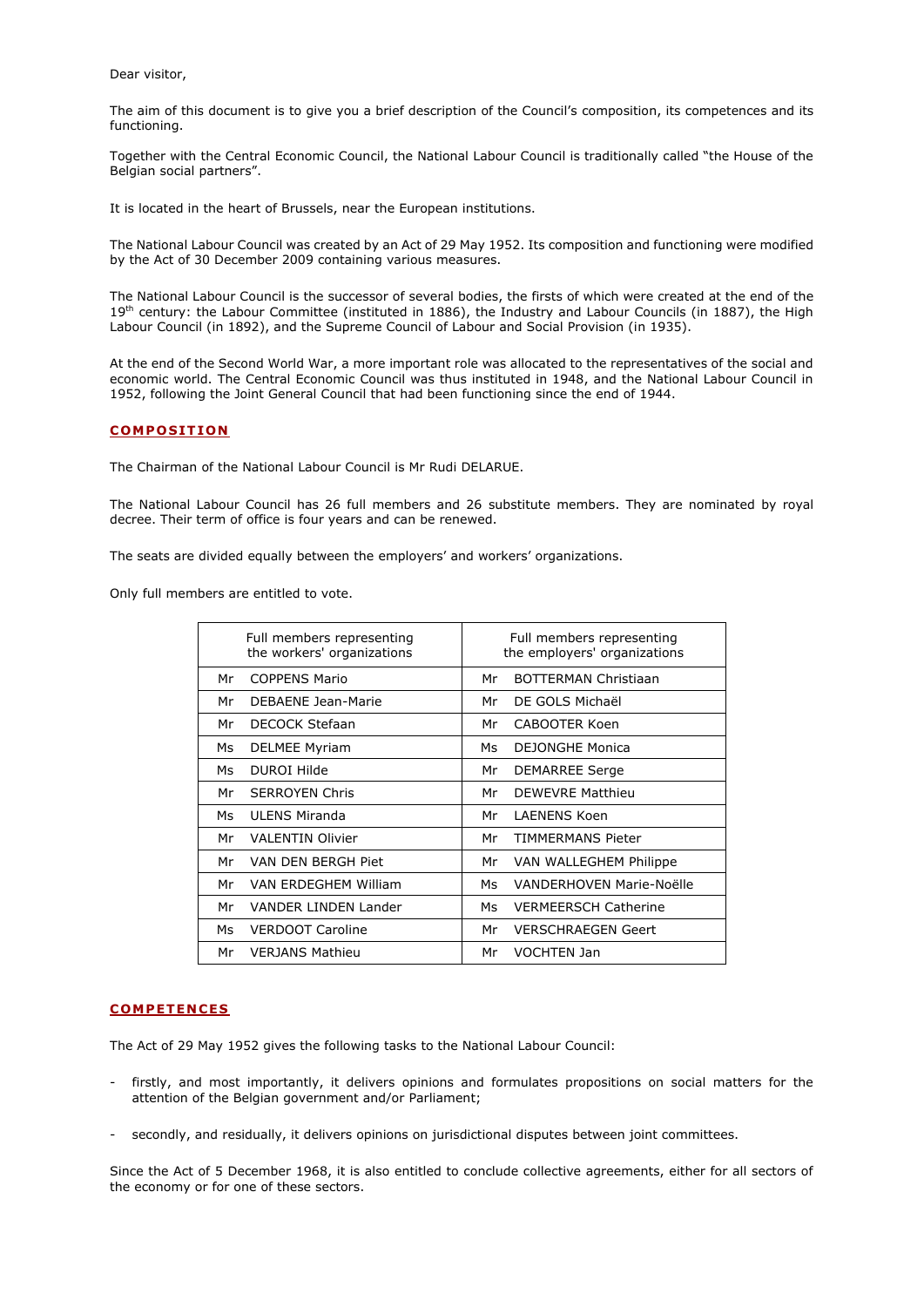Moreover, different laws state that it should deliver opinions or propositions before the adoption of their executing decrees; and this, in the field of individual and collective labour law (work duration, contracts of employment, protection of the remuneration, etc.) as well as in the field of social security law (social security liability, notion of remuneration subject to contributions, pensions, etc.).

## **FUNCTIONING**

The National Labour Council has a three-tier institutional structure: the Plenary Council, the Executive Board and the Committees.

It has a Secretariat, which is in charge of the logistics aspects.

#### **Plenary Council**

The Council sits at least once per quarter, when convened by its Chairman. In practice, a meeting is held mostly every first Tuesday of each month.

This is when collective agreements are concluded and opinions and propositions are adopted.

For collective agreements, at least half of the members of each side should be present. Collective agreements may be concluded by the organizations that are represented by at least 90% of the members representing the employers and by at least 90% of the members representing the workers.

Opinions and propositions are in most cases unanimous. When no unanimity can be reached, the different positions are recorded in the texts.

### **Executive Board**

The Executive Board is established by the Council. It is composed of ten members: the Chairman, four vicechairmen, four members equally chosen by the Council between the employers' and workers' representatives as well as the Secretary-General.

Its mission is to:

- decide on the agenda of the Council's activities;
- prepare the examination of the agenda points and define the procedure;
- see to it that the Council's decisions are executed;
- submit annual budget proposals to the Council.

It meets nearly each month.

The four vice-chairmen are currently:

- Ms ULENS Miranda (FGTB)
- Mr VERJANS Mathieu (CSC)
- Ms DEJONGHE Monica (FEB)
- Mr DEWEVRE Matthieu (UCM).

### **Committees**

The Council's actual work takes place in committees. Their missions are determined by the Bureau. Full and alternate members of the Council take part in these meetings and may be assisted by experts.

The following committees are usually always active:

- the Works Councils Committee
- the Individual Labour Relations Committee;
- the Collective Labour Relations Committee;
- the Social Security Committee;
- the International Labour Organization Committee.

Common problems are sometimes examined with the Central Economic Council in joint committees, where members of both councils and experts are invited.